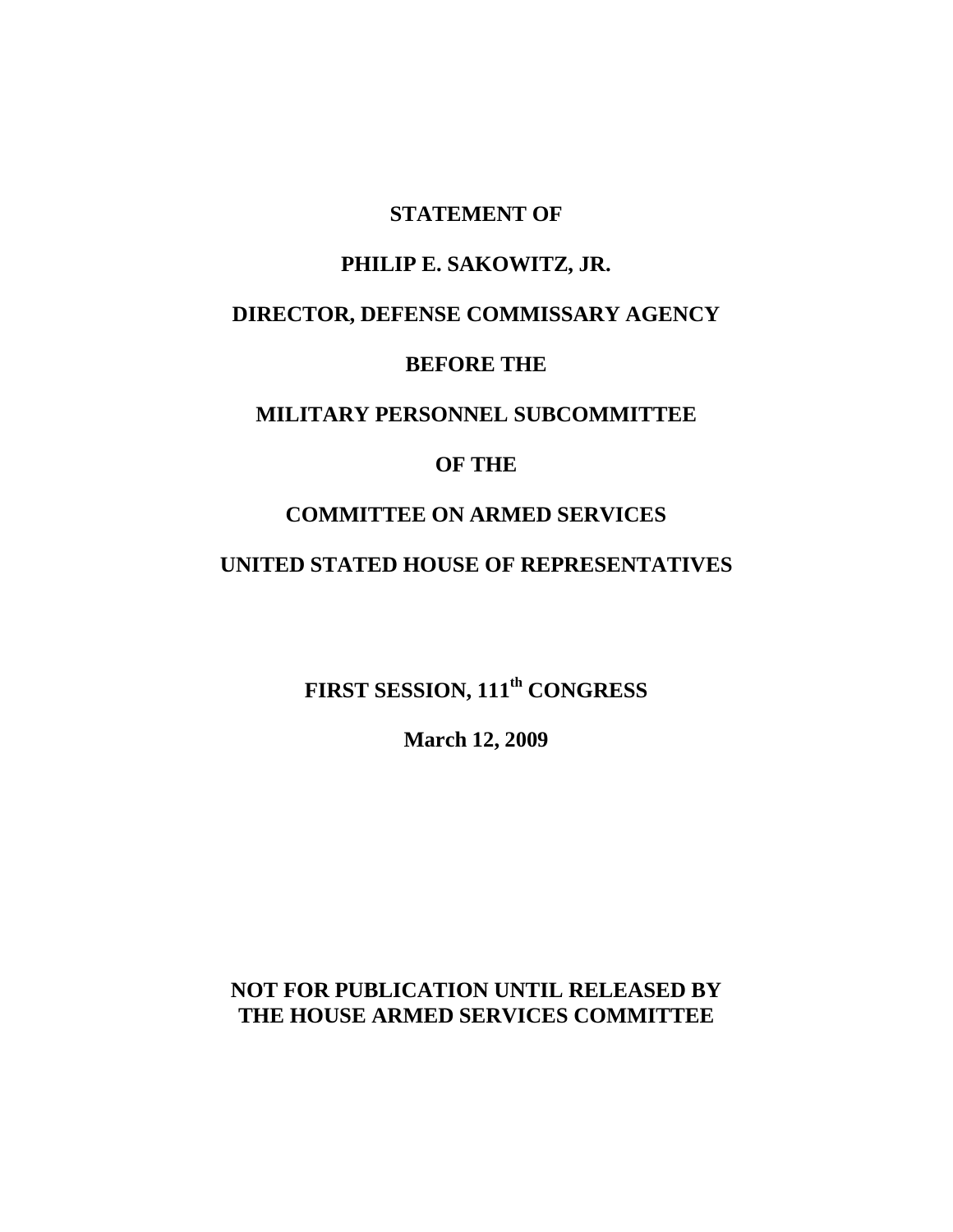Madam Chairwoman and Members of the subcommittee, it is my pleasure to appear before you to provide the update of the Defense Commissary Agency's (DeCA) performance this past year. Since arriving at DeCA last June, I have been extremely pleased with the Agency's performance—both as a business in effectively delivering the commissary benefit to all those who proudly serve or served our Nation and in its efficiency as a governmental entity. In these trying economic times, the commissary benefit is more valuable than ever. More and more of our service members are taking advantage of their benefit to relieve their financial stress. DeCA continues to outperform many governmental entities, and in many areas has been held up as a model Government Agency. While these accomplishments are due in large measure to the dedication of the 18,000 employees who operate the commissary system and do such a great job running our 255 stores worldwide, I was extremely proud to be chosen to lead what can only be described as one of the military's most desired benefits. DeCA's past performance has been stellar and I can only hope to lead it to new highs as we continue to demonstrate for all our patrons that "The Commissary - It's Worth the Trip!"

We had another impressive year in fiscal year 2008—sales continued to grow; the cost of delivering the commissary benefit, both in actual and in constant fiscal year 2000 dollars, came in under budget; and customer service and patron savings levels remained steady. With today's strain on individual budgets we find authorized patrons have increased their commissary shopping. Our annual sales totaled \$5.8 billion in 2008, a 5 percent increase over 2007 sales. While some of that increase was attributable to the rise in the cost of goods, we estimate about half was actual sales growth. But even more, the increase in use of the commissary by military patrons was demonstrated by an addition 1.5 million shopper visits during 2008. Unlike traditional supermarkets, whose sales growth will not keep pace with inflation, with support like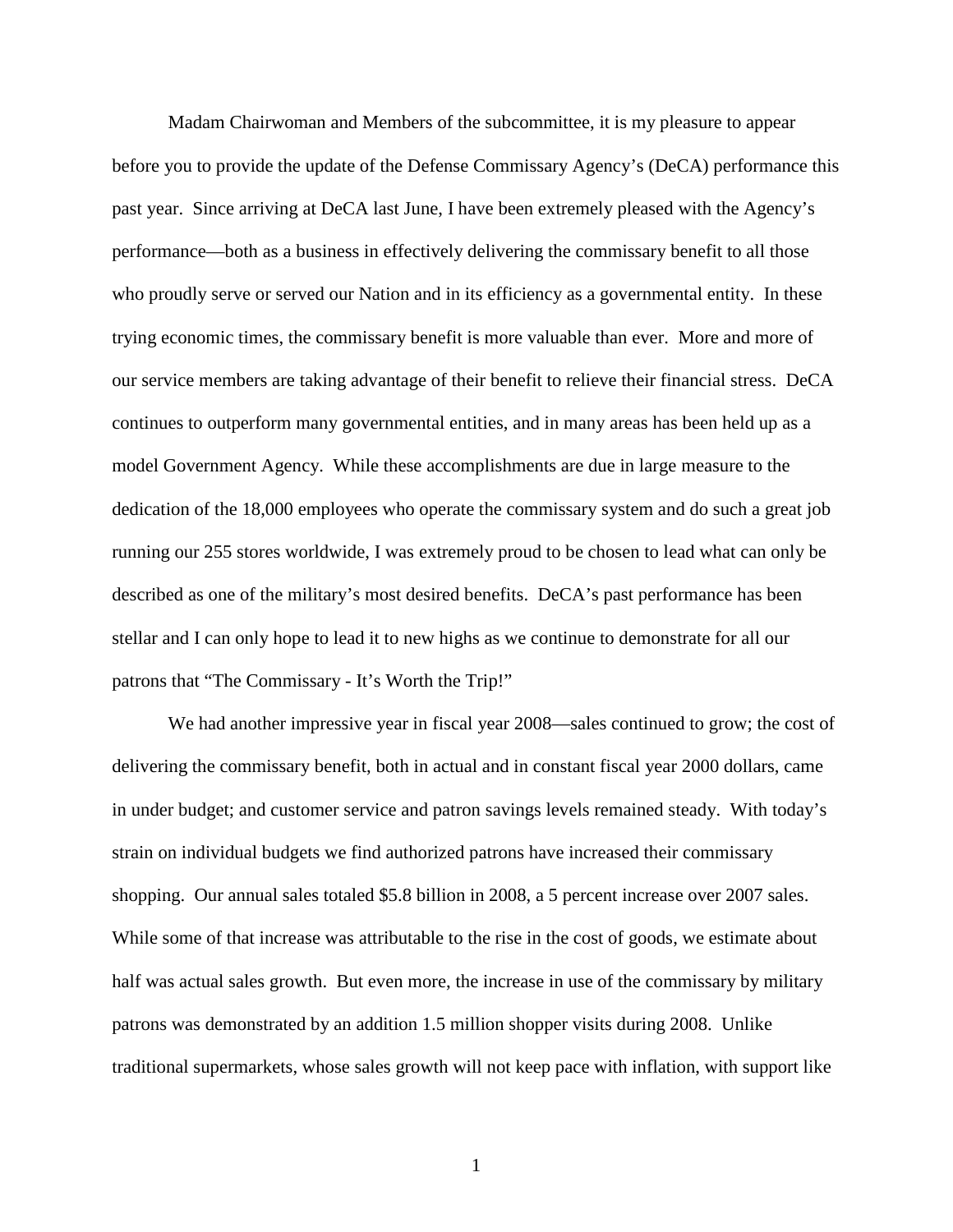this from military families, we expect to continue increased usage of the commissary. In fact, thus far in 2009 we're already up over \$160 million in sales, with more than 1 million additional shopper visits, over this same time period in 2008.

At the same time our costs again came in under program. It is particularly satisfying to note that while the costs of most Governmental entities are increasing, DeCA's operating costs, when measured in FY 2000 constant dollars, continue to decrease. Even with decreasing costs, the value provided by the commissary benefit continues to be confirmed, not only through the increased visits and sales, but also by our patrons' satisfaction ratings of our overall customer service as 4.61, on a scale of 5. This rating is approaching the theoretical limit of achievability. While it may have been the economy that have brought many retirees, who have not shopped the commissary for years, back to our stores, it is what I call the "wow" factor, that keeps them coming back. From those I have spoken with, most are amazed with the modern supermarkets they now find their commissary to be. They never thought the commissary they shopped in twenty years ago would be so well stocked, so well equipped and such a pleasure to shop. Again this year our internal measures were validated externally by the American Customer Satisfaction Index (ACSI). DeCA's fourth quarter FY 2008 customer satisfaction score equals the ACSI commercial supermarket industry average of 76. Customers also reported to ASCI higher scores in their expectations of DeCA, their perceptions of value and low customer complaints compared to industry

However, customer savings remains the heart of the commissary benefit. It is this level of savings and the fact that we deliver commissary items at the same price to all locations, including remote locations and overseas, that make the commissary a highly prized benefit provided military families. We have consistently yielded savings in excess of 30 percent and this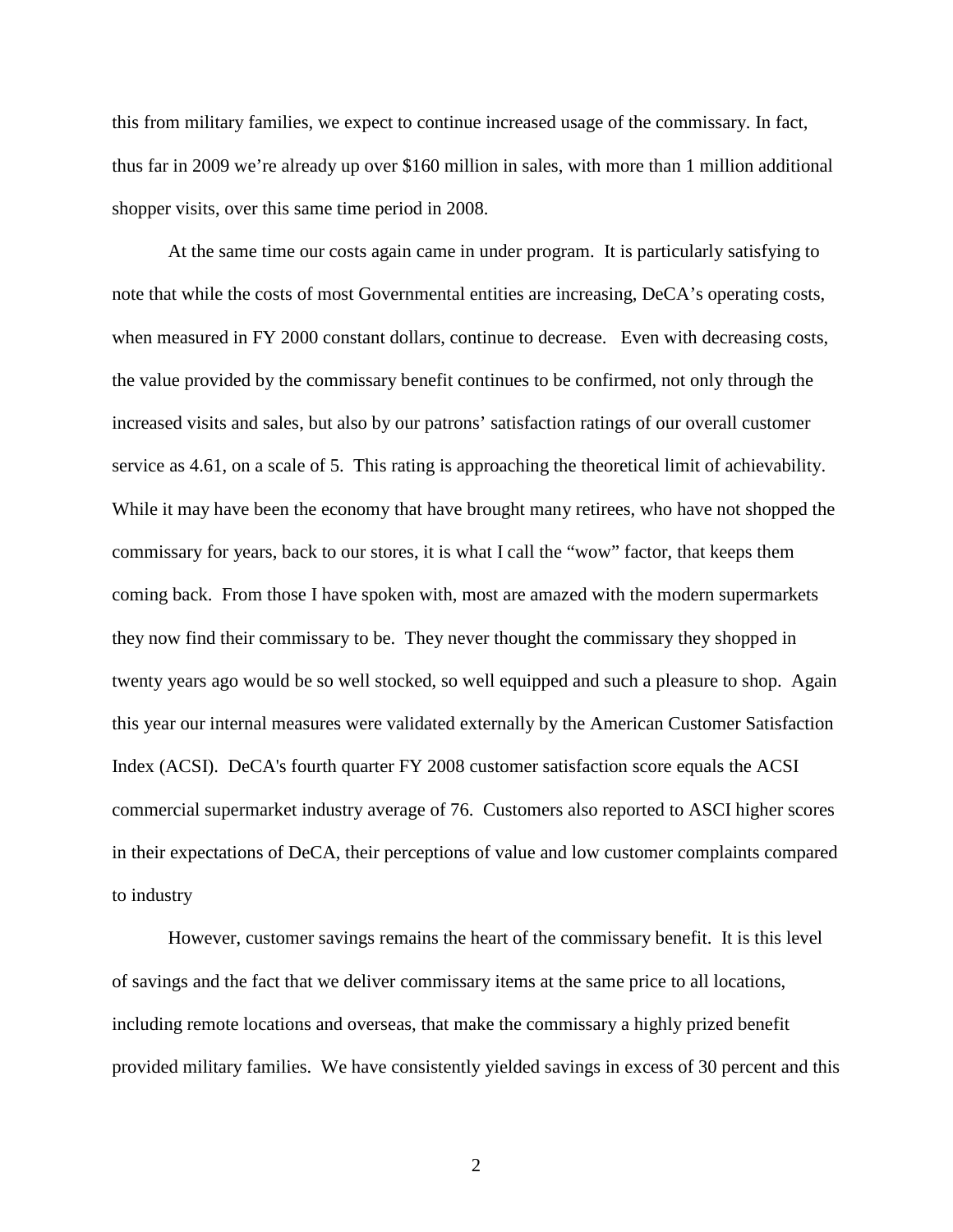year's savings of 31.1 percent amounts to nearly \$3,400.00 per year that an average family of four saves by purchasing all their grocery items at their commissary, and a single soldier saving nearly \$1,200.00, according to the USDA Center for Nutrition Policy and Promotion. Of course, attaining this level of savings would not be possible without the tremendous support our extended team of trading partners—manufacturers, distributors and brokers—continues to provide in the pricing, promotion and in store support of products. Their support of military families and the commissary benefit remains stupendous and I would like to take this opportunity on behalf of DeCA and commissary patrons everywhere to publicly acknowledge and thank them.

Once again DeCA's performance reflects the Agency's commitment to maintaining accurate financial reports and overall fiscal responsibility. For the seventh year in a row, I am proud to report that independent auditors have given our financial statements an unqualified opinion. Accountability is entrenched throughout the organization, not just financially, but operationally as well. We continue to re-evaluate our metrics to better use and prioritize resources, increase support to our stores, and achieve desired outcomes in support of governmental goals. We continue to be in the top three in DoD for implementing the requirements of the Office of Management and Budget Circular A-123, *Management's Responsibility for Internal Control*. Results have shown our internal controls to be strong and effective. In FY 2008, DeCA identified and tested 473 key controls. Ninety-three percent of these controls were found to be operating effectively with zero exceptions; three percent were operating effectively with limited exceptions; and the remaining four percent of the controls (none of which were material weaknesses) required corrective action plans to bring them to the required level of effectiveness. DeCA tied with two other Department of Defense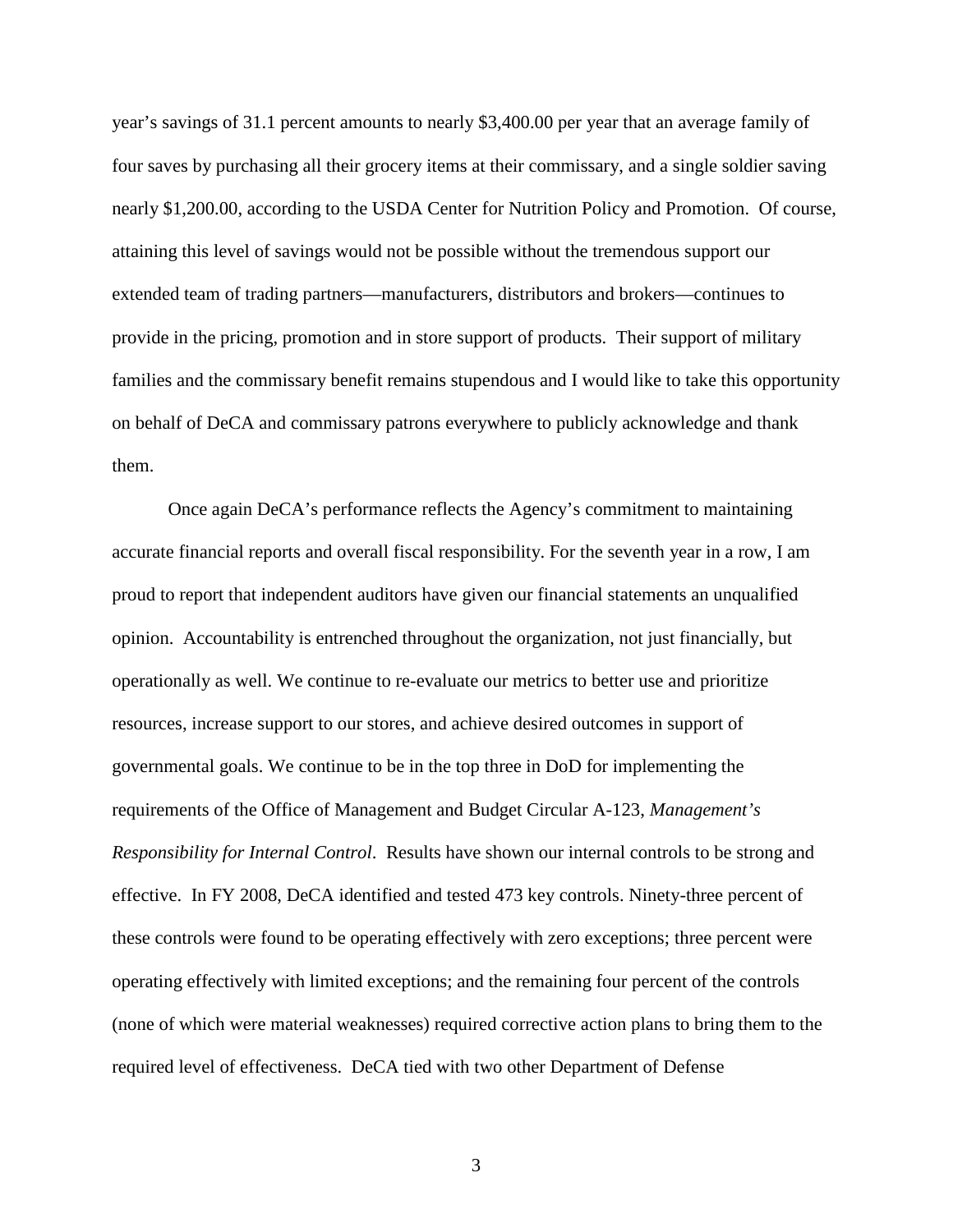Agencies/Offices for the highest score in DoD on the Annual Statement of Assurance for FY 2007.

Additionally, the Fiscal Year 2008 annual Federal Information Security Management Act report showed the department awarding DeCA an "A" for its data accreditation and data security metrics; and the U.S. Office of Government Ethics presented its 2008 Ethics Program Award to DeCA – 1 of only 17 government agencies that received such recognition. That award recognized our continuous obligation, commitment, and adherence to federal guidelines, policies, and ethical standards as DeCA strives to practice honesty, integrity, and fairness in all of its business activities.

DeCA continues to utilize a strategic planning and management approach, that is used extensively in business and industry, government, and nonprofit organizations worldwide, to align business activities to the vision and strategy of the organization, improve internal and external communications, and monitor organization performance against strategic goals. These actions have resulted in our commitment to providing a valued quality of life benefit to our service members, our commitment to providing services that add value to what customers receive, our focus on employee satisfaction, employee retention, and employee productivity culminating in increased accessibility of the commissary benefit without increasing the costs to provide the commissary benefit.

In 2009, DeCA continues to center on its four strategic initiatives: Focusing on people; supporting the Guard and Reserve; going "greener"; and increasing cooperation with the Exchanges.

**Focusing on People:** Last fall DeCA's employee satisfaction survey revealed that the agency had not only improved in every category, it set a new Department of Defense benchmark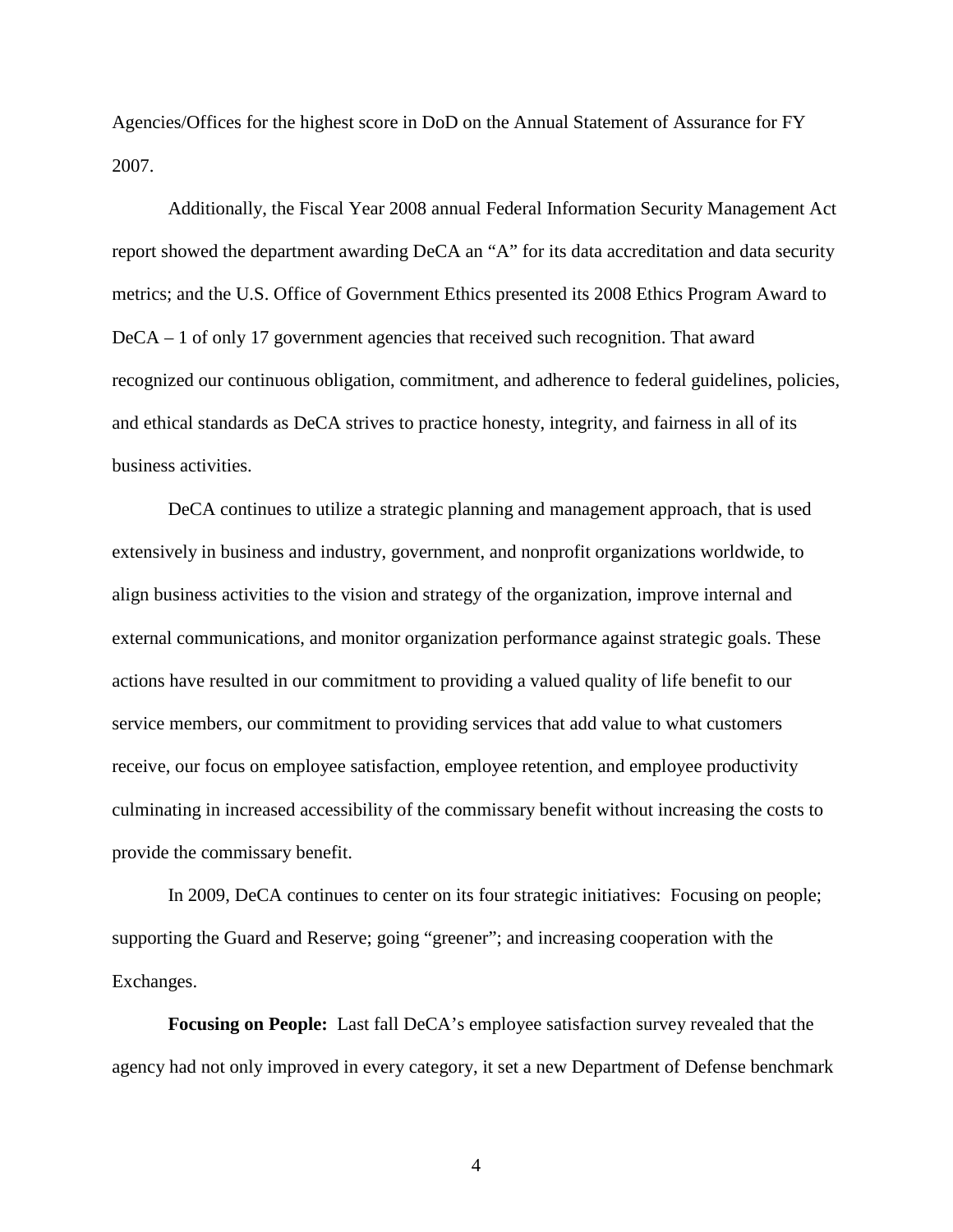score in customer orientation. The Organizational Assessment Survey, administered by the Office of Personnel Management, helps "take the temperature" of the workforce and its culture. The survey, returned by 5,704 DeCA employees worldwide, showed unprecedented improvements, averaging seven percentage points higher in every category across the board from the Agency's 2005 baseline. Learning from the 2005 survey, we highlighted areas for managers to review closely, and added items to the inspector general checklist. Each category was reviewed so improvements could be considered and implemented. The 10-point improvement in the training and career development score was particularly impressive and indicated we were headed in the right direction.

While the current state of the economy may have slowed the departure of employees in the federal sector, we look at this as a temporary reprieve, giving the Agency additional time to focus on attracting, developing and retaining high performing employees. Thus, we are deploying our 21st Century Leadership Development Program to provide a systematic career progression path and/or required professional certification to develop the competencies, skills and flexibility within DeCA's leadership and managerial staff to successfully meet future mission requirements. A major portion of this program is to ensure we maintain our leading edge through Continuous Process Improvement (CPI) Training, thus by 2015, we expect to have six percent of the targeted workforce trained in CPI and/or Lean Six Sigma. Another is to increase the number of employees with degrees to increase DeCA's knowledge base and decrease skill gaps. This is intended to result in a high-performing, motivated team that more effectively plans for, guides and supports our stores.

Of course, we continue to pursue individuals who have an investment in the Military Services and the commissary, such as wounded warriors and military family members. As part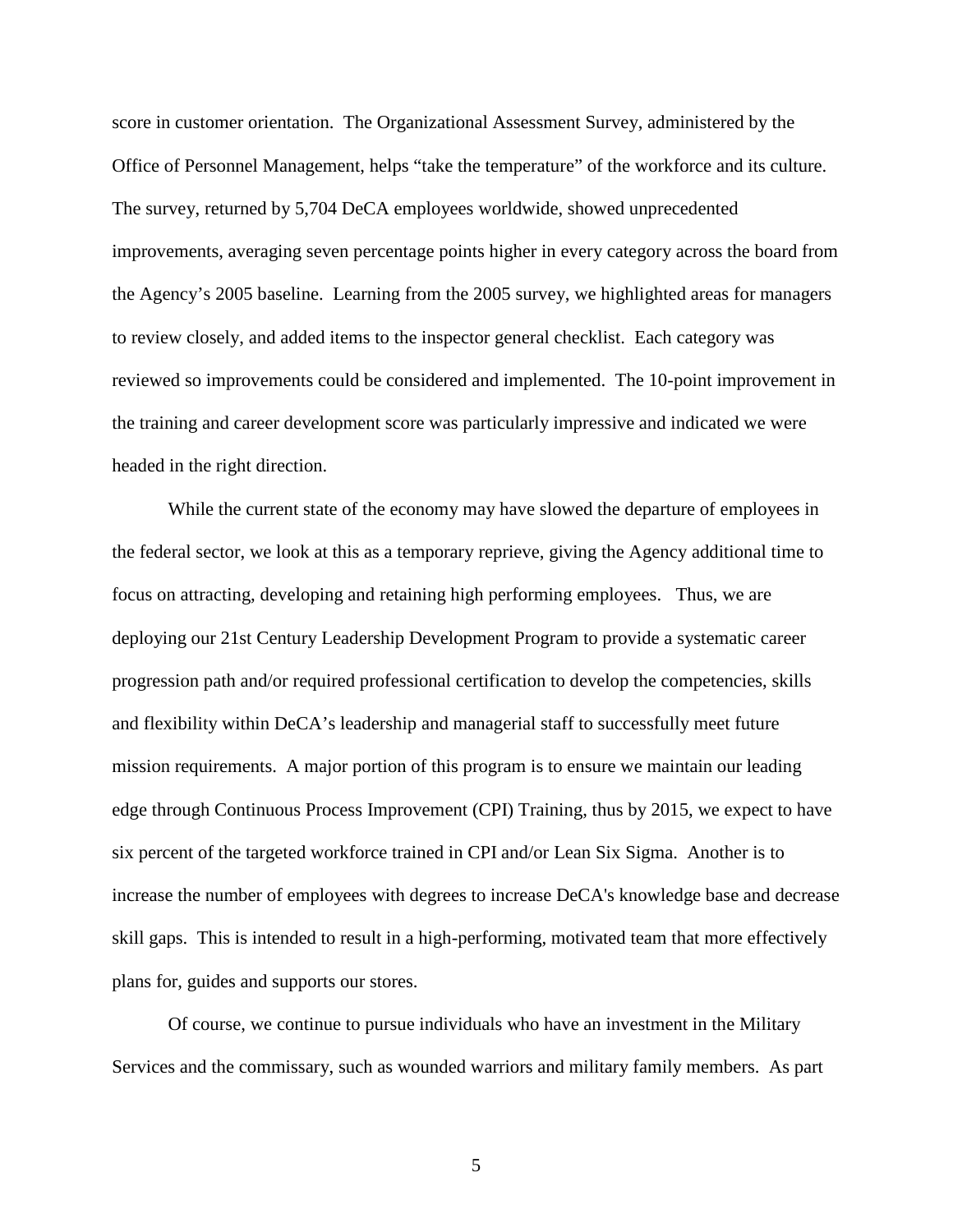of our effort to give back to the community and the patron base we serve, we have focused our recruitment efforts on hiring wounded warriors, disabled veterans, military spouses and other family members. Since June, 2008, we have hired 14 severely disabled persons and 70 compensable disabled veterans. Currently family members make up 38 percent of DeCA's workforce. Focusing on these groups goes much further than just providing them an employment opportunity. It allows us to significantly improve the delivery of the commissary benefit. These individuals not only understand the sacrifices our patrons have made, they have a personal stake in improving the success of the commissary benefit. Employing large numbers of employed spouses and family members also creates challenges with work schedule requirements, particularly when the military spouse is deployed; however, DeCA is committed to working with its employees, within mission requirements, to arrange convenient work schedules.

**Supporting the Guard and Reserve:** I am pleased with our initiative to reach out to Guard and Reserve Service members through on-site sales, which brings the commissary benefit to members of the National Guard and Reserve living in areas where DeCA does not have brick and mortar commissaries. Statistics reveal that in the Continental United States, 54 percent of Reserve and National Guard units are located more than 20 miles away from a commissary. Making the benefit accessible to them is a top priority, and the response to these sales has been overwhelming. For Fiscal Year 2008, 104 Guard and Reserve sales were held. Over 41,000 patrons bought \$4.4 million in commissary items. For many, it was their first encounter with the tremendous value the commissary benefit provides. For Fiscal Year 2009, we expect to reach over 65,000 patrons at 150 Guard and Reserve sales. These sales have become the centerpiece to get information on other DoD benefits and programs to Guard and Reserve families. Often joined by the Health officials, MWR activities, and the Exchanges, offering information or other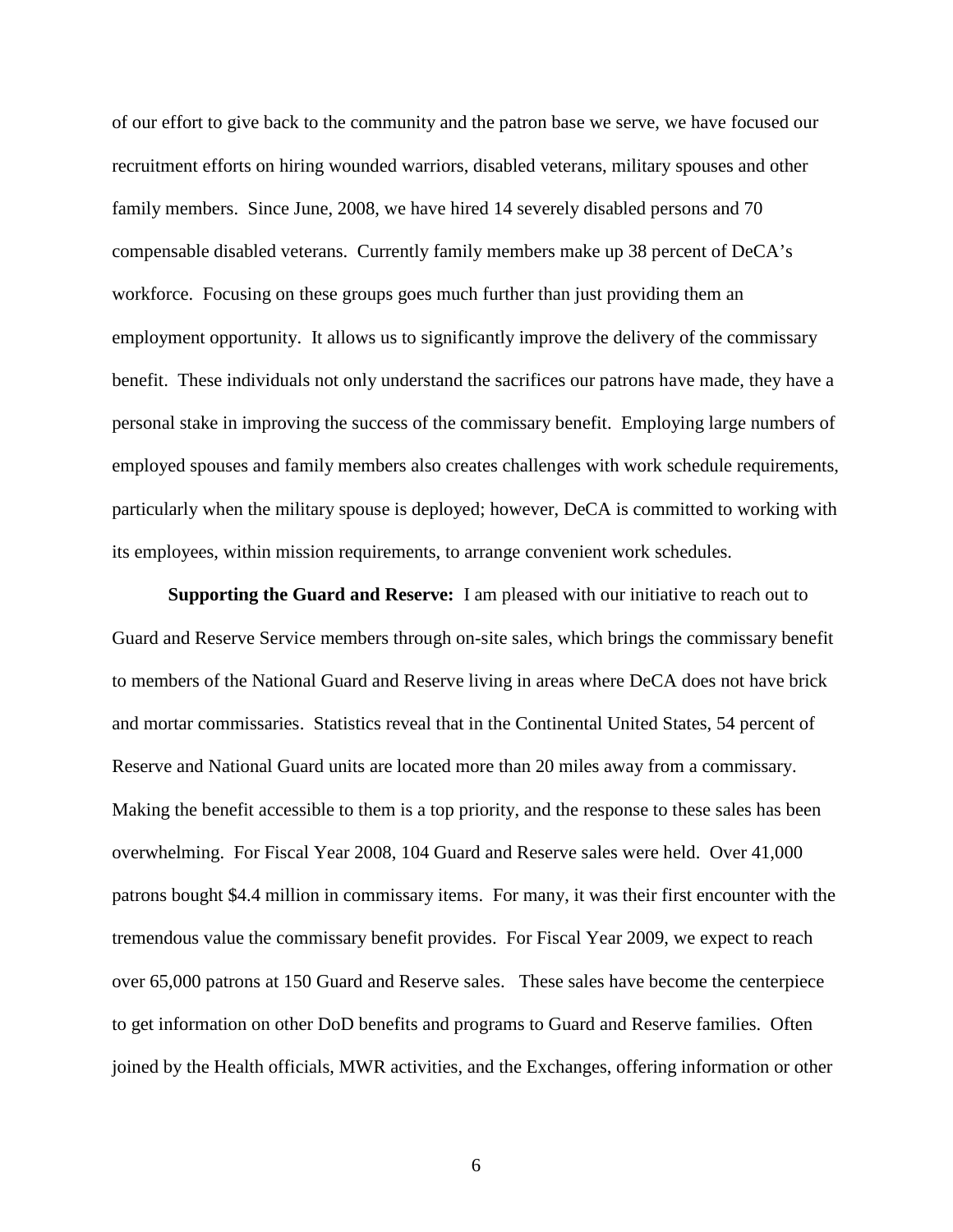goods for sale, on-site sales often take on a country fair flavor as we strive to take care of our Guard and Reserve family.

Of course, those active duty, guard and reserve and retired members living in the Fort Worth area were extremely pleased when the old Carswell BX Mart, a combined store operated by the Army and Air Force Exchange (AAFES) since the 1993, reopened as a commissary. Through close collaboration and coordination with AAFES, we were able to close the former store, do the required work to transform it back to a commissary are reopen with a full line of commissary products in only ten days. In ten months, patrons, at the now Joint Reserve Base Fort Worth commissary purchased over \$22 million of an expanded selection of food and household items at commissary prices.

**Going Greener:** As you might imagine with all the refrigeration required in today's grocery stores, commissaries are energy intensive facilities; therefore, energy conservation has been a primary consideration in the development of DeCA's criteria for the design of both new stores and renovation of existing ones. Under its "going green" initiative, DeCA constantly seeks new technologies and has adopted many cost effective measures, such as fluorescent lighting, which has replaced high intensity discharge lighting in the typical grocery store. These fluorescent lamps are smaller and use less energy. DeCA updates its design criteria every 6 months, to include lessons learned from ongoing and completed projects, incorporating appropriate technology and approved changes identified by the Agency's Facilities Standards Review Board. Since its inception in 1995, our Energy Management Program has realized a cost avoidance over \$50 million in utility costs. We've also reduced waste by recycling over 48,000 tons of cardboard and 268 tons of plastic wrap, earning more than \$5 million in recycling fees that was deposited into our surcharge account.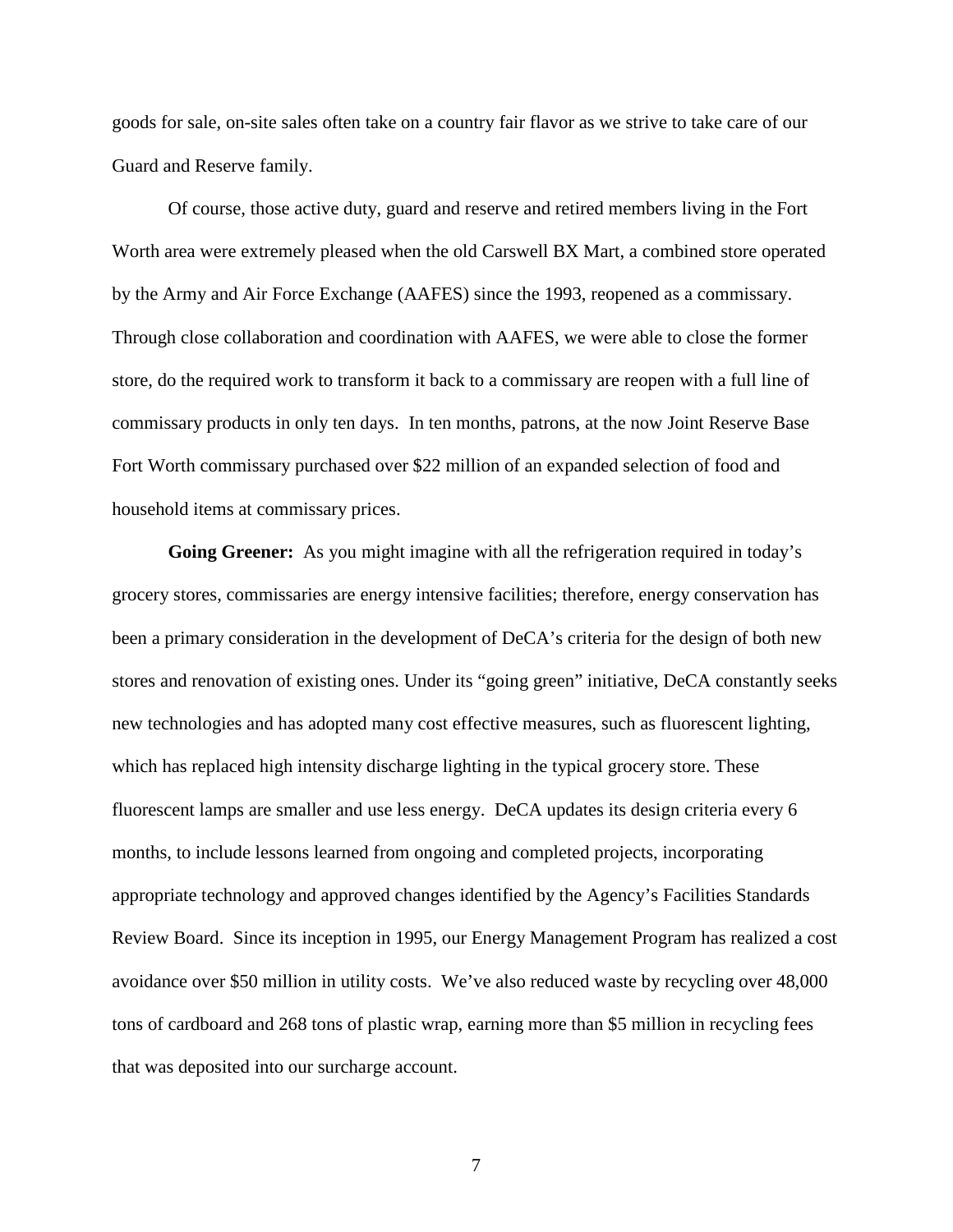Last summer the Defense Commissary Agency flipped the switch on its first solarpowered commissary at Los Angeles Air Force Base. Since "going solar" about 30 percent of the energy used by the store is being powered by the sun. The \$840,000 project was funded through the Department of Defense Energy Conservation Investment Program. While Los Angeles is the first DeCA store to be partially powered by solar energy, the agency is seeking opportunities to use alternate sources of energy at commissaries in areas with the highest utility costs.

DeCA has also encouraged earth-friendly practices among its customers through the promotion and sale of "green clean" products such as compact fluorescent bulbs and reusable, recyclable shopping bags. In a little more than a year, commissary shoppers worldwide purchased more than 1.25 million bulbs. Shopping bags, however, have become a more emotional issue. Since 2007, more than 40 states, counties, and cities have considered legislation to institute mandatory or voluntary plastic bag recycling programs, impose a fee on the consumer for the privilege of using bags or ban their use altogether. The latest of these occurred last month here in the District of Columbia. Similar solutions are also being requested by military commanders across the United States and in Europe. Pressure to eliminate or charge for plastic bags is mounting. However, the deposit of both paper and plastic bags in landfills are of environmental concern. Consequently, as we seek an environmentally friendly alternative to existing shopping bags, we continue to educate customers about the availability of alternatives for transporting purchases from the point of sale to their homes, and provide reusable bags as alternatives. There has been great acceptance of this initiative from our patrons and since introducing reusable cloth bags for sale 14 months ago, they have purchased approximately 2.6 million of those bags.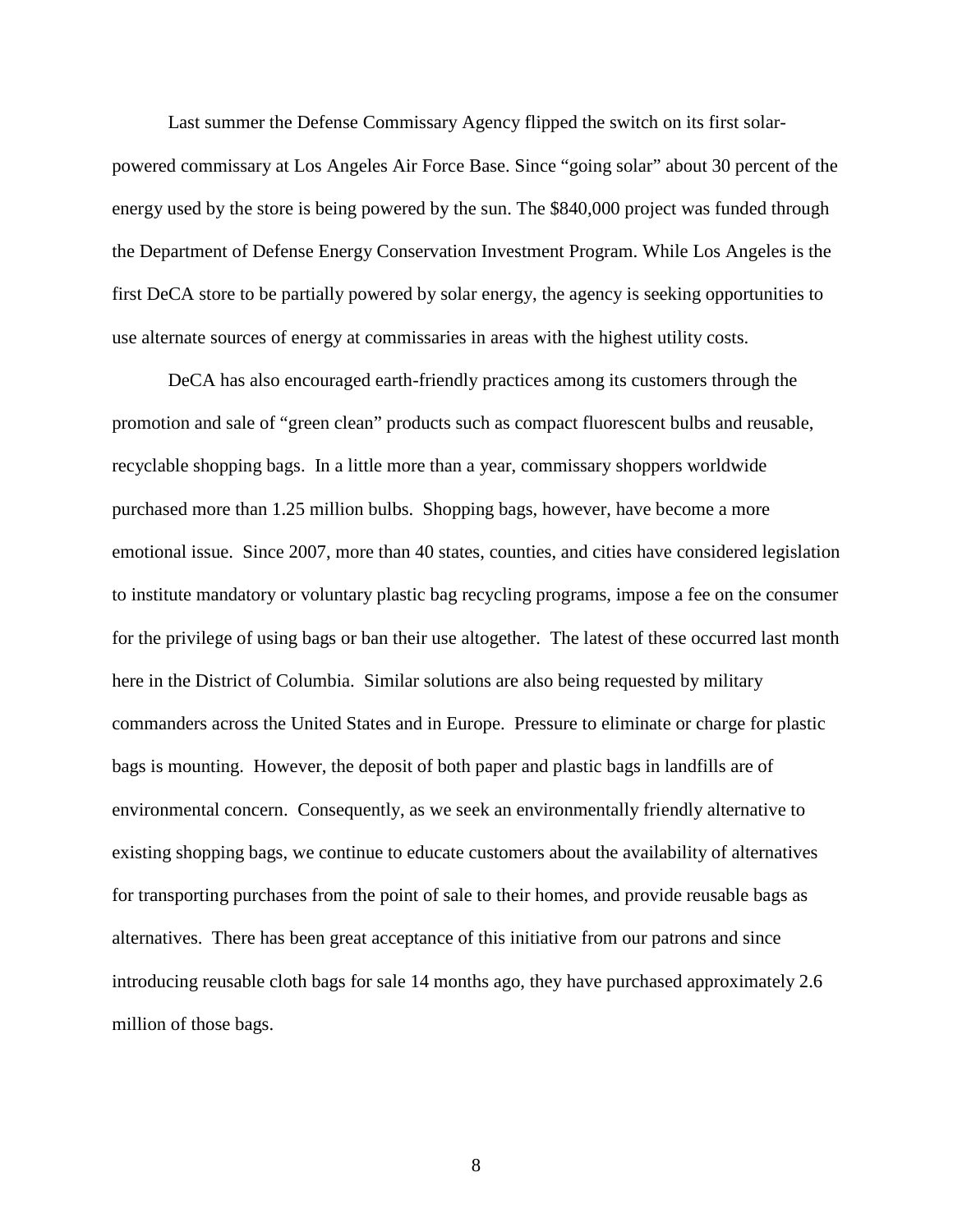**Increase Cooperation with the Exchanges:** Cooperation between DeCA and the exchanges continues to improve. We have truly entered an era where we seek to complement our activities to strengthen the military resale community. We Resale Directors and Commanders, as well as our collective senior staffs, routinely have open dialogues on issues that impact our resale business. In the past, besides the joint construction program, our best cooperative efforts occurred at store level where our local managers working with the local exchange held a number of joint sales events across the world. Other successful joint efforts occurred in joint marketing and outreach areas. We are continuing to build on those cooperative efforts and seeking joint solutions as we explore and leverage promotional affinities that make business sense, provide value to the patrons, or savings for commissaries and exchanges, but overall strengthen the overall military resale system. To that end, DeCA eagerly accepted an invitation to participate in the Exchange Cooperative Efforts Board working group. We seek to continue building upon this era of cooperation/collaboration to improve the overall Military Resale System.

A number of DeCA programs continue to provide value to our patrons and should be mentioned.

**Food Safety:** DeCA continues to lead the way, not only providing food from safe and secure food sources but by providing service members and their families with the information they need to practice safe food preparation in their homes. Joining the Partnership for Food Safety Education, we seek to bring renewed focus and a fresh new look to the four core food safety practices of "clean, separate, cook and chill." According to the Be Food Safe Web site, more than 75 percent of shoppers believe food-related illness is a serious threat to their health. Many believe the threat is greater today than in the past. DeCA's Be Food Safe program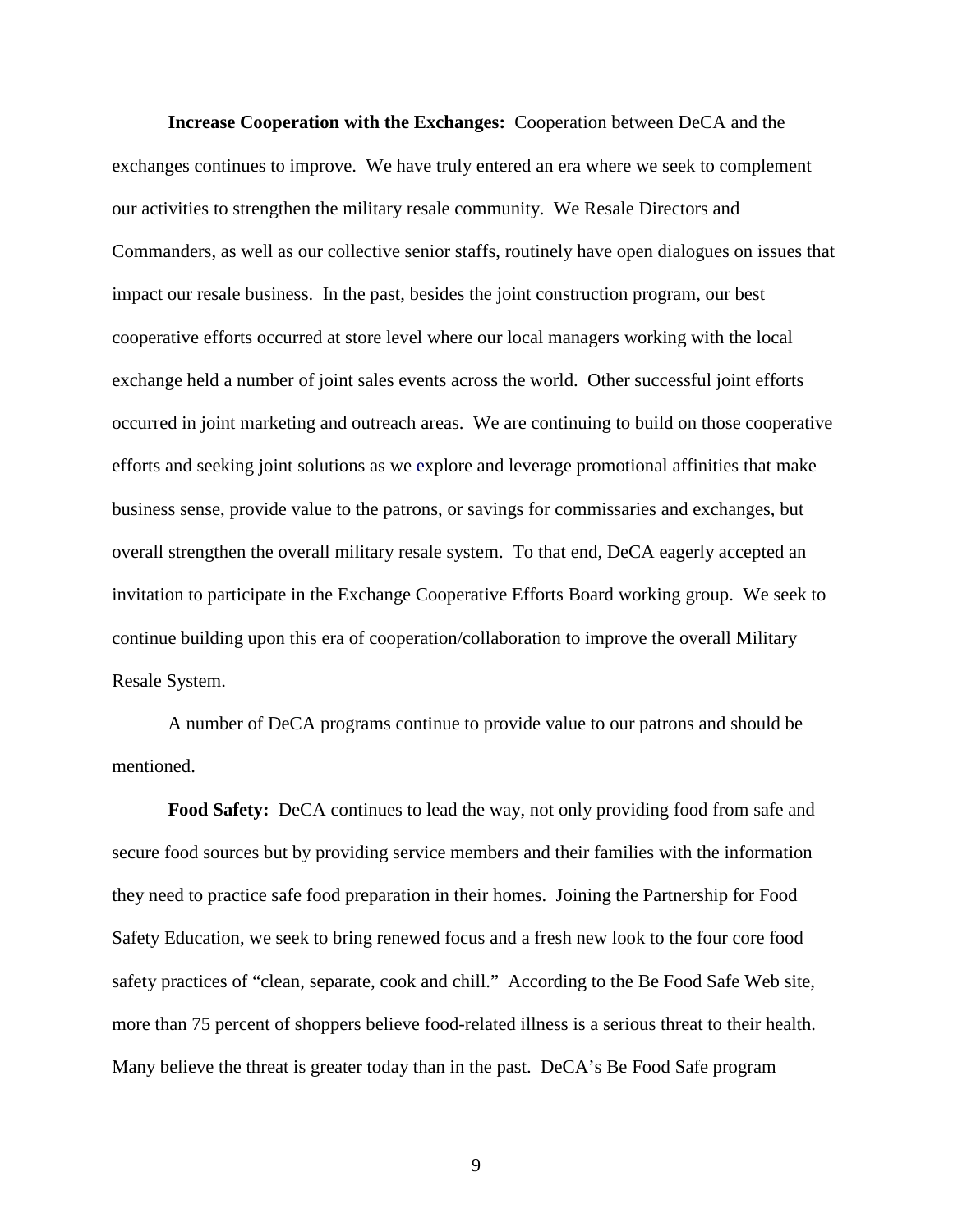includes shelf talkers, flyers, circular ads and informational brochures that are designed to educate the public on safe food handling practices.

**Nutrition, Health and Wellness:** Our "It's Your Choice, Make It Healthy" campaign continues to provide information to customers in an effort to help increase awareness and provide dietary guidance. This year DeCA and industry partners are joining USDA to focus on healthier eating habits by highlighting the MyPyramid.gov dietary guidelines in marketing and promotion throughout our commissaries. We're joining with the Department of Health and Human Services to promote the federal 2008 Physical Activity Guidelines, linking physical activity with healthy eating; and with TRICARE, HHS, AAFES and Military OneSource in the "Get Fit" Campaign to create awareness of childhood obesity to military families.

During Mental Health Month this past year, DeCA partnered with DoD's Mental Health Self-Assessment Program (MHSAP) to help military families embrace a healthier lifestyle and highlight the important relationship between physical and psychological health. Through this initiative DeCA distributed eco-friendly grocery bags and refrigerator magnets with a message promoting the free anonymous online and telephone mental health and alcohol use self-assessment help for service members and their families. With the message "Good for your body, good for your mind, good for your wallet," the joint campaign promoted the use of the commissary as well as the online and telephone screenings of the MHSAP.

**Giving Back to the Community:** Since the program started in 2003, the industry that supports commissaries and the general public has provided nearly \$20 million to military families under the Gift to Groceries Program.

The Scholarships for Military Children Program remains a great example of the commissary's involvement with local military communities. Since its inception in 2001, the program has awarded more than \$6.4 million in scholarships to more than 4000 children of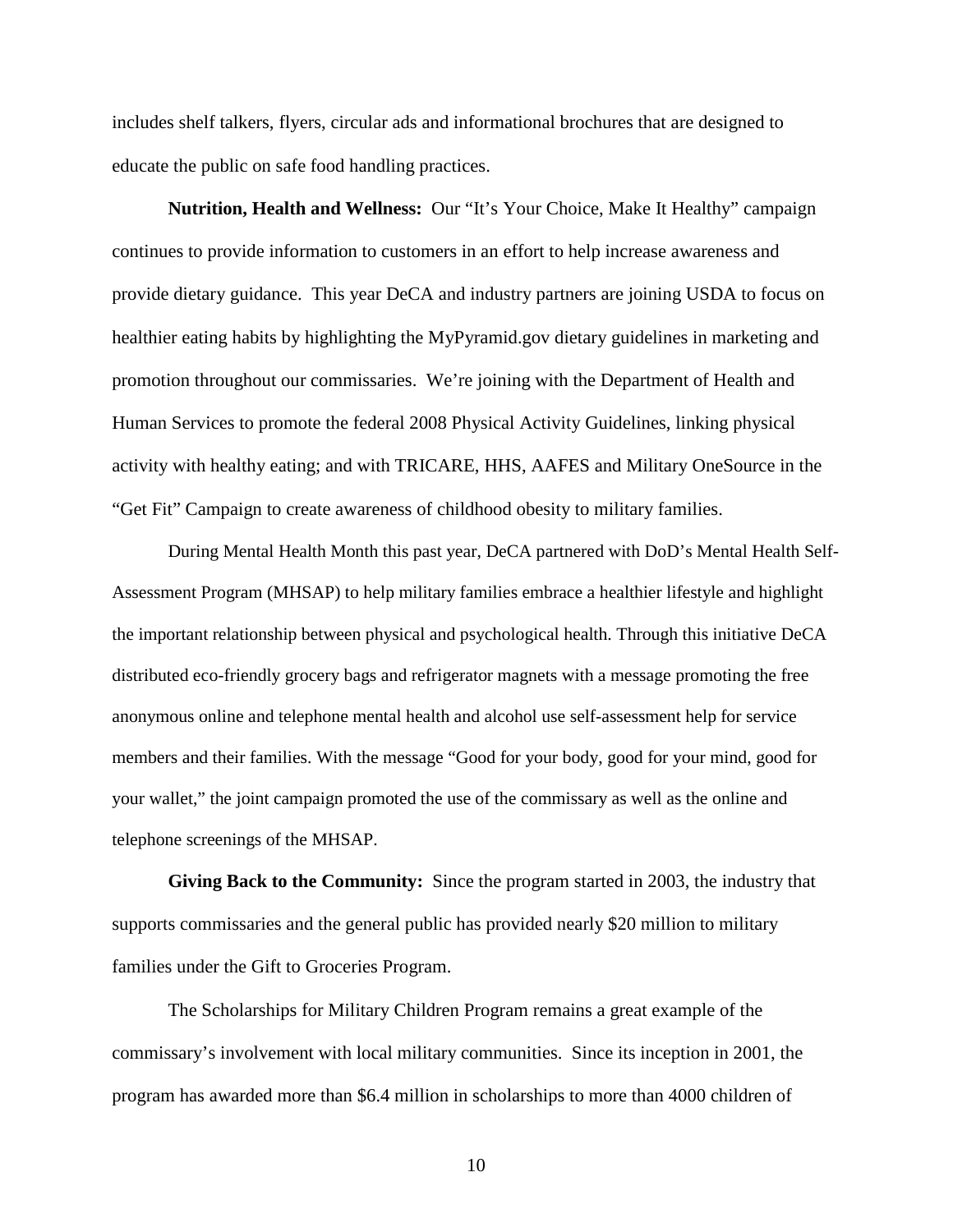military families. Funded by industry and individual donations and administered without cost by the Fisher House Foundation, the goal of the program is to award a minimum of one \$1,500 scholarship at each commissary location that receives applications from students.

Since last years update, the anticipated drain on the surcharge fund because of BRAC and Global Defense Posture Realignment (GDPR) actions has been resolved with the issuance of the Department's policy on the use of BRAC funding for those commissary projects required to implement BRAC and military construction (MILCON) dollars for the projects necessary due to strategic initiatives. This departmental decision had an almost immediate affect when BRAC funding was made available for the commissary at Fort Bliss and with the programming of military construction dollars for the Fort Riley commissary.

Since arriving at the Defense Commissary Agency about eight months ago, I have been most impressed with the Agency's delivery of a quality-of-life benefit to our country's most deserving customers and their families around the world. I unveiled my personal motto, "The Commissary - It's Worth the Trip!" to reiterate the value of this benefit to our Service members and their families who are sacrificing every day in support of their noble mission. Their demands are never unreasonable and surely attainable. **"The Commissary"** is a treasured benefit and a formidable tradition in our Armed Services; **"It's Worth…"** recognizes that DeCA team members understand our customers deserve top value for their hard-earned pay; and **"the Trip!"**  …reminds us that about 70 percent of our authorized shoppers do not live on an installation. We must make the trip so worthwhile and enjoyable that customers will not pass it up. As we face present and future challenges I remain confident in DeCA's commitment to enhancing our business processes to meet those challenges.